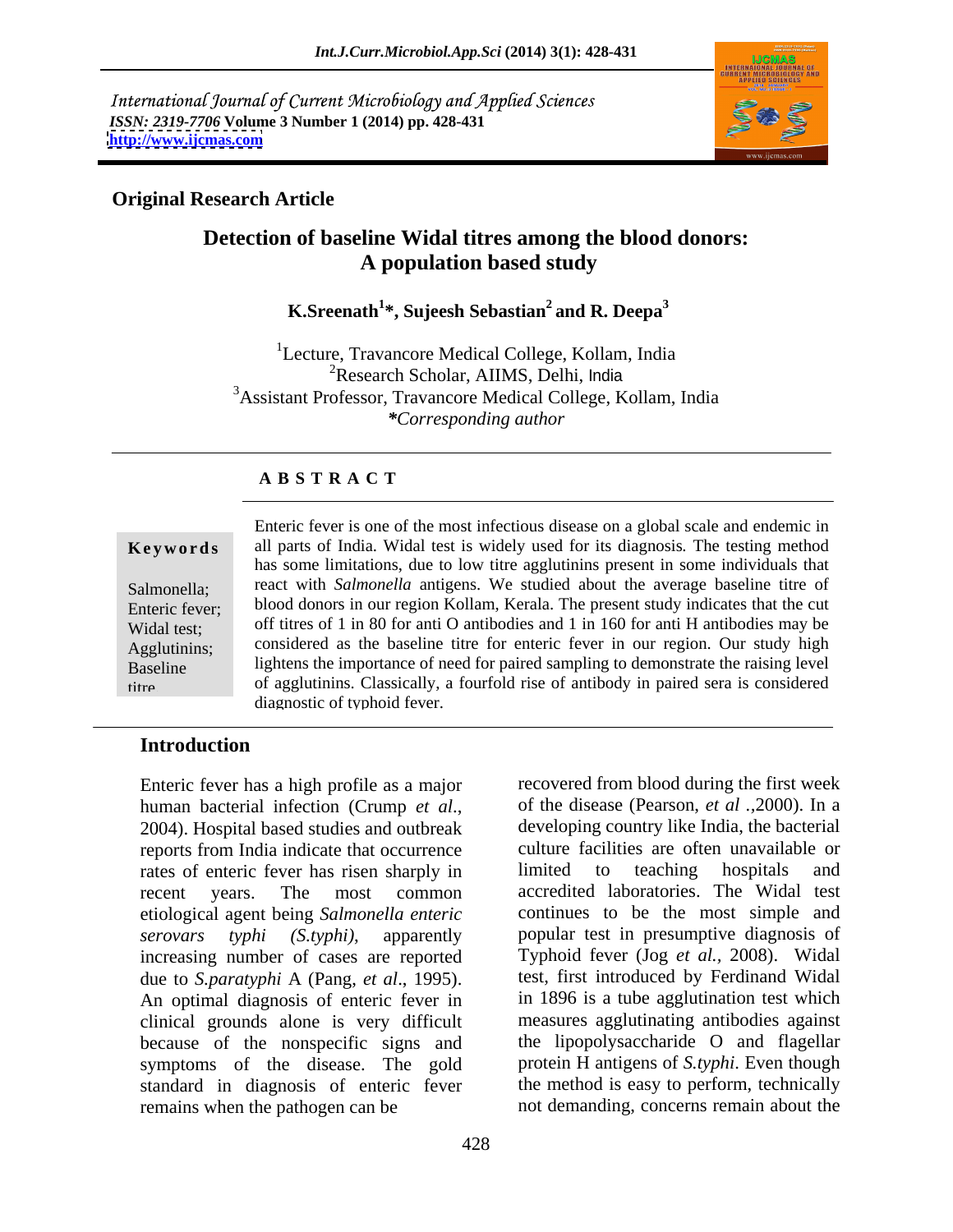reliability, sensitivity and specificity of the test (Peshattiwar 2012). The testing history of fever were excluded from the method has some limitations, due to low study. titre agglutinins present in some individuals that react with Salmonella **Widal test** antigens. Cross reactivity with other Salmonella species may occur and the test The test was done by classical tube cannot distinguish between a current and a agglutination method, in brief- Serum was previous infection or vaccination against enteric fever. Hence a rising titre gives starting at a dilution of 1 in 20. For H and more significance than a single test O agglutinins, 0.5 ml of serum was added (Ibweke *et al .,*2008). to glass tubes followed by equal volume of

Further the interpretation of Widal test depends up on the baseline titre which is 37°C before reading. Antigenic suspension prevalent amongst the healthy individuals comprised of stained suspensions of O and in a particular geographical area H antigens from *S. typhi*, *S. paratyphi*A (Olopoenia *et al .,*2000).In an endemic and *S. paratyphi B* ( Span diagnostics Ltd, country like India, for an infection like India). The results were interpreted and enteric fever, sera of a proportion of evaluated as per standard guidelines. A healthy individuals contain antibodies negative controlwas included in each capable of reacting to a variable titre in batch of the tests. The Widal anti O (TO) Widal test due to previous stimuli or as under the criteria of anamnestic reactions. <br>taken as the highest dilution of the serum These titres may differ substantially and it depends upon the endemicity of typhoid in each area which has been changing over **Results and Discussion** time. Updating of the baseline titres at regular intervals is highly essential for proper interpretation of Widal test (Shukla agglutinins (>1 in 20) for *S. typhi, et al .,*1997, Pang, *et al .,*1983, Parry, *et paratyphi A* and *paratyphi B* were present *al .,*1993). Here we have formulated the in 274 samples (49.88%), whereas 276 baseline titres by a population based study samples (50.18%) were negative (did not among blood donors in Kollam for better show agglutinins). Among the samples

one year from July 2012 to 2013 in the Department of Microbiology, Travancore medical college hospital in Kollam,

The test was done on 550 voluntary blood donors of both sexes. All individuals were

> 18 years of age and those with a recent study.

## **Widal test**

serially diluted in 0.9% normal saline antigenic suspension (total volume of 1 ml); all tubes were incubated overnight at and anti H (TH, AH, and BH) titres were taken as the highest dilution of the serum with a visible agglutination.

### **Results and Discussion**

correlation, evaluation and reporting. the ested, agglutining to S.typhi were **Materials and Methods** O antigen) and agglutinins for *S. paratyphi*  The study was conducted over a period of AH and BH were very low (2.5% for AH Kerala, India.  $(15.3\%)$  had a titre of 1 in 20, 01 samples  $(15.3\%)$  had a titre of 1 in 40, 29 samples **Study group** (5.3%) had a titre of 1 in 80 and only 7 Of the 550 blood donors positive tested, agglutinins to *S.typhi* were predominant (41.8% for H and 32.25% for AH and BH were very low (2.5% for AH and 0.9 % for BH). The table-1 showed among 193 positive samples with the anti O titre of > 1 in 20, to *S. typhi*, 73 samples (13.3%) had a titre of 1 in 20, 84 samples samples (1.3%) showed a high titre value of 1 in 160.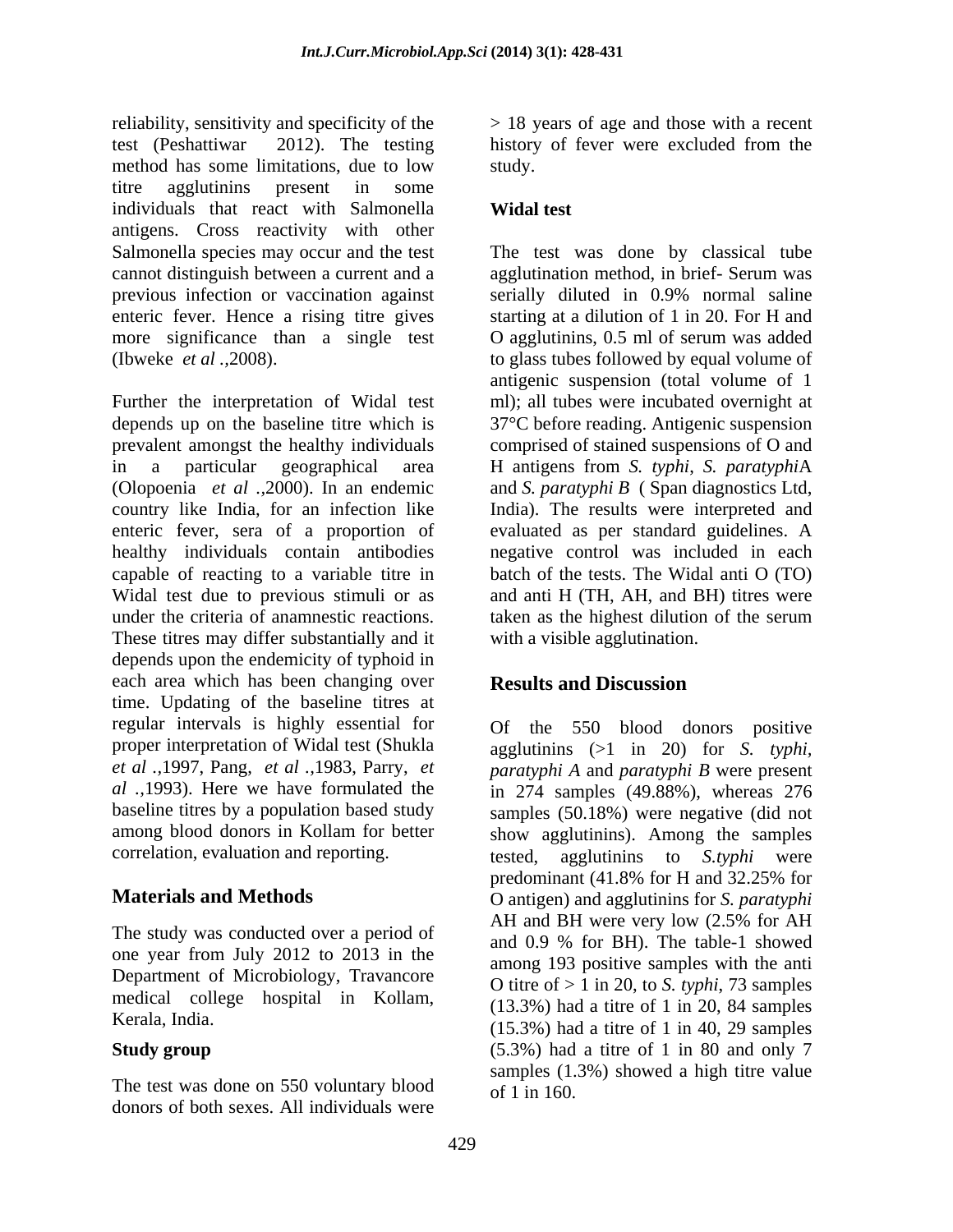| Antigen        | <b>No. of Positive</b><br>samples | <b>Dilution</b><br>(1 in 20) | <b>Dilution</b><br>(1 in 40) | <b>Dilution</b><br>(1 in 80) | <b>Dilution</b><br>(1 in 160) | <b>Dilution</b><br>(1in 320) |
|----------------|-----------------------------------|------------------------------|------------------------------|------------------------------|-------------------------------|------------------------------|
| $S.typhi$ O    | 193(35)                           | 73(13.3)                     | 84(15.3)                     | 29(5.3)                      | 7(1.3)                        | Nil                          |
| S.typhi H      | 230(41.8)                         | 74(13.5)                     | 98 (17.8)                    | 50(9.1)                      | 8(1.5)                        | Nil                          |
| S.paratyphi AH | 14(2.5)                           | 12(2)                        | 2(0.4)                       | Nil                          | Nil                           | Nil                          |
| S.paratyphi BH | 5(0.9)                            | 5(0.9)                       | Nil                          | Nil                          | Nil                           | Nil                          |

**Table.1** Numbers and percentage of sera with end titres in Blood Bank donors

Only 8 (1.5%) samples expressed a high

Only 14 samples (2.5%) showed an agglutination titre of  $>1$  in 20 against the 1977, Patil *et al.*, 2007, Sneha, 2011), H antigen of *Salmonella paratyphi* A, had a titre of 1 in 40. Among the 550 that any interpretation as to the samples tested only 5 samples  $(0.9\%)$ showed agglutinins at 1 in 20 dilutions for made against this "baseline" information. *S. paratyphi* B.

Definitive diagnosis of enteric fever blood, stool, urine, bone marrow, bile or other body fluids. However, it is a relatively specific method and is not always available in developing countries such as India. Widal agglutination test is an alternative laboratory test widely used for serological diagnosis of enteric fever.

Among 230 samples which showed anti H The present study shows that in an titre of >1 in 20 to *Salmonella typhi*,74 endemic area such as India, *S. typhi* samples (13.5%) had a titre of 1 in 20, 98 agglutinins against both O and H antigens samples (17.8%) had a titre of 1 in 40 and The lower titres were detected in 50 samples (9.1%) had a titre of 1 in 80. Paratyphoid A as only 2 tested samples titre of 1 in 160. finding is in agreement with a study among them 12 samples (2%) had a titre Ag) and 1 in 160 (H Ag) were discovered of 1 in 20 and the rest 2 samples(0.4%) in the normal population. It is thus clear (0.4%) showed a titre of 1 in 40. This carried out in Sri Lanka, and other endemic areas in India (Senewiratne B etal 1977, Patil *et al*., 2007, Sneha, 2011), where agglutinin titres of up to <sup>1</sup> in <sup>80</sup> (O that any interpretation as to the significance of a Widal test result must be

depends on isolation of *Salmonellae* from Therefore, a fourfold rise in antibody titres between acute and convalescent phases is considered as a significant change to establish the diagnosis. The result of a single Widal test should be evaluated based on the average baseline titres present in healthy individuals and antibody titres beyond a cut off value should be regarded as significantly elevated titres which may be used for diagnosis in an appropriate clinical setting.